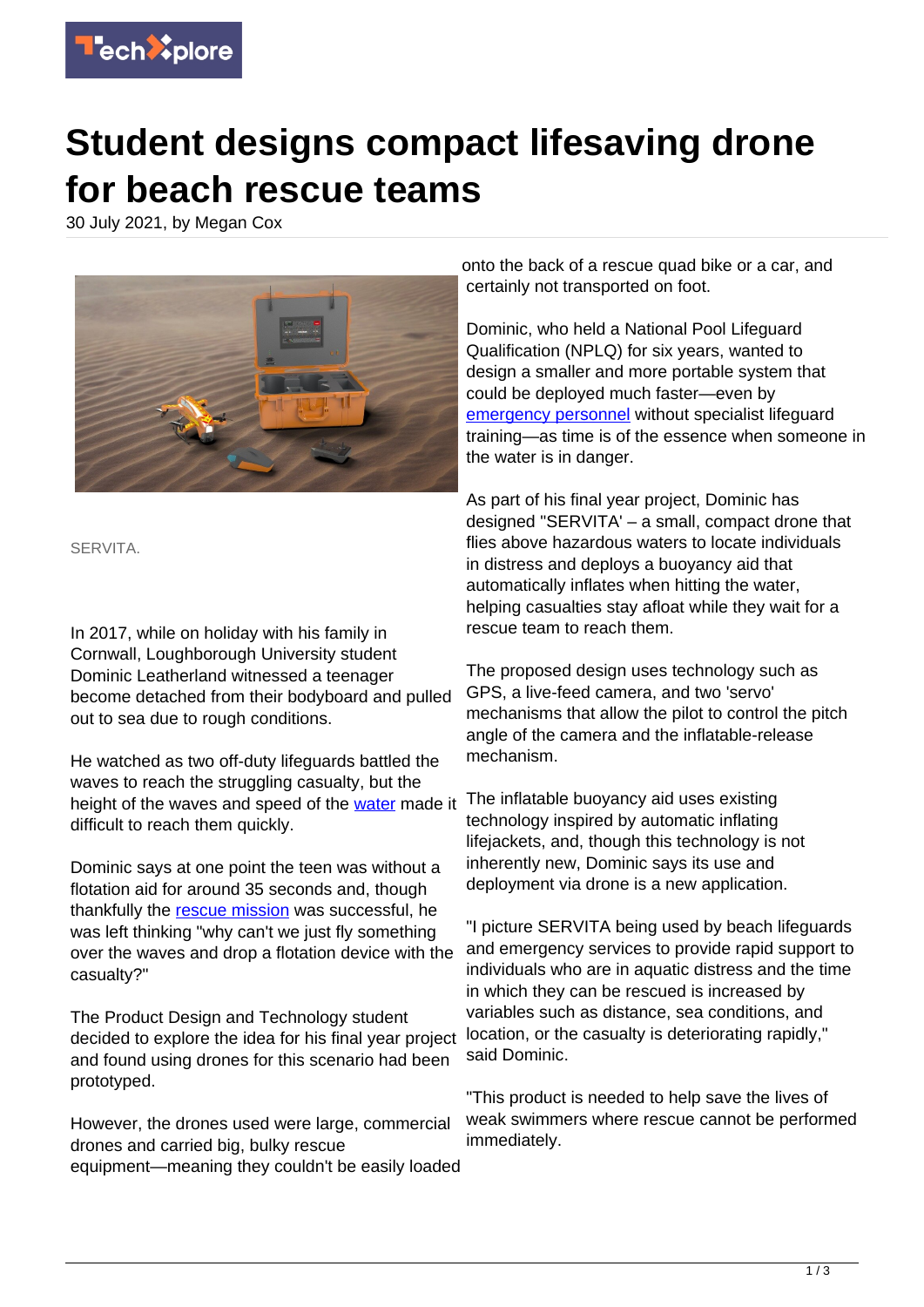



SERVITA.

SERVITA velocity simulation.

be the matter of life and death for some casualties."

Dominic has created a functional prototype of the drone and accompanying inflatable, and testing has been conducted on a small scale.

He also used turbulence and velocity simulations in the product's developmental phase to ensure SERVITA's design allows for optimum [drone](https://techxplore.com/tags/drone/) performance.

Though the designer has already been offered a job after university with respiratory and ballistic protection manufacturers Avon Protection—where [he helped develop a ventilation hood that has the](https://www.lboro.ac.uk/media-centre/press-releases/2021/april/student-designs-COVID19-ventilation-hood/) [potential to save lives of COVID-19 patients](https://www.lboro.ac.uk/media-centre/press-releases/2021/april/student-designs-COVID19-ventilation-hood/)—he hopes to one day develop SERVITA further and conduct tests over open water in simulated emergency scenarios.

Dominic said: "Ultimately, the aim of the product is to preserve life and reduce the rate in which casualties deteriorate in water to reduce their injuries and impacts on health.

"The early intervention SERVITA can provide could "I believe it is important to design for the time of our greatest needs."

> SERVITA is being showcased as part of the Degree Shows 2021, which can be viewed [here.](https://sdcashow2021.lboro.ac.uk/)

Provided by Loughborough University